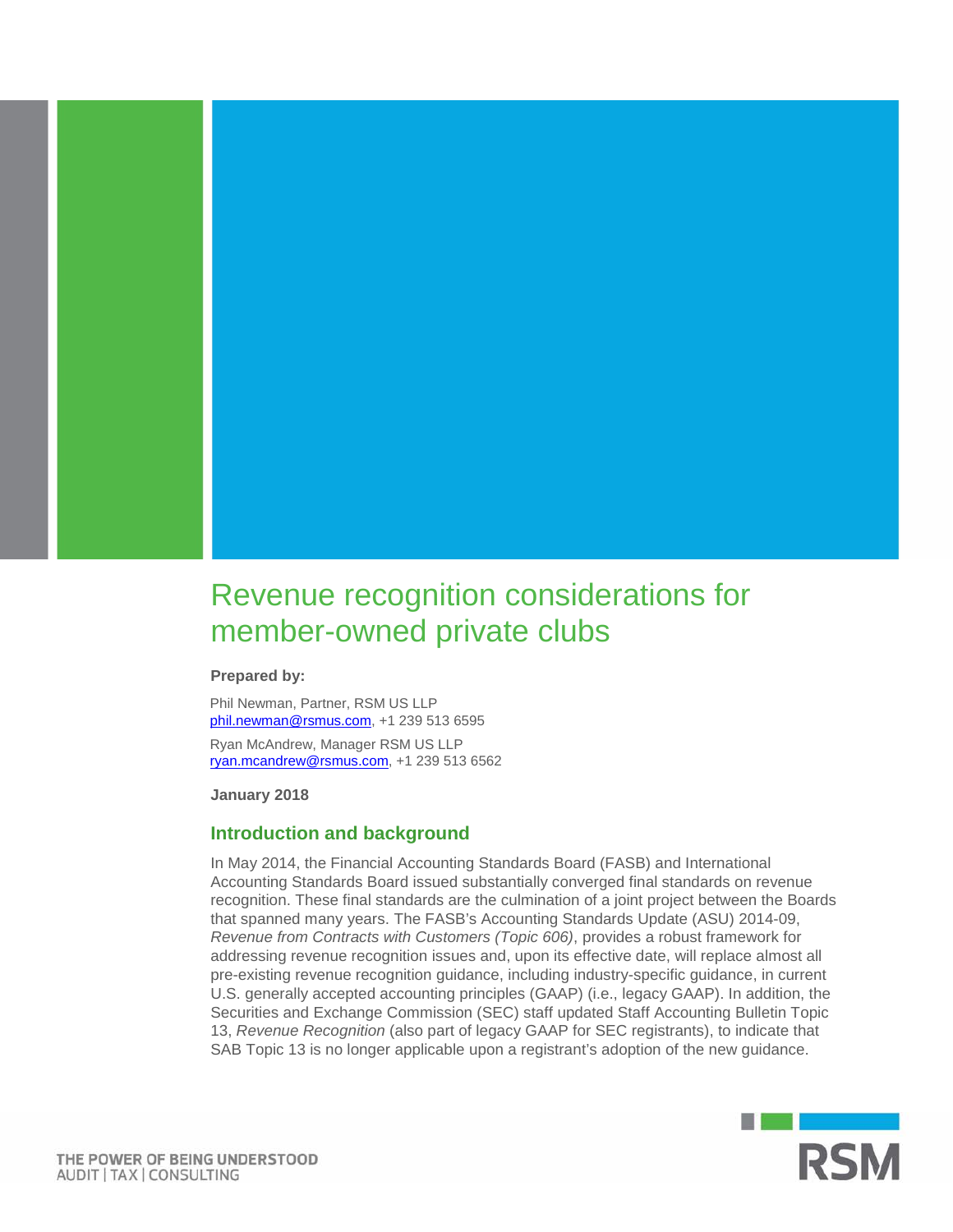Implementation of the robust framework provided by ASU 2014-09 should result in improved comparability of revenue recognition practices across entities, industries, jurisdictions and capital markets. For the following types of entities, implementation must occur no later than their annual reporting periods beginning after December 15, 2017, and the interim periods therein: (a) most public business entities, (b) not-for-profit entities that have issued, or are conduit bond obligors for, securities that are traded, listed or quoted on an exchange or an over-the-counter market and (c) certain employee benefit plans. For additional information about the effective date of the new guidance, refer to our article, [Are](http://rsmus.com/our-insights/newsletters/financial-reporting-insights/are-you-sure-you-know-when-the-revenue-guidance-in-asc-606-is-ef.html)  [you sure you know when the new revenue](http://rsmus.com/our-insights/newsletters/financial-reporting-insights/are-you-sure-you-know-when-the-revenue-guidance-in-asc-606-is-ef.html) [guidance is effective?](http://rsmus.com/our-insights/newsletters/financial-reporting-insights/are-you-sure-you-know-when-the-revenue-guidance-in-asc-606-is-ef.html)

The FASB has changed the new guidance originally included in ASU 2014-09 several times since its issuance. The new guidance is primarily included in:

- Topic 606, "Revenue from Contracts with Customers," in the FASB's Accounting Standards Codification (ASC)
- Subtopic 340-40, "Other Assets and Deferred Costs Contracts with Customers," in the FASB's ASC

For the status of changes to the new guidance, refer to our summary, Revenue recognition: [In motion.](http://rsmus.com/what-we-do/services/assurance/revenue-recognition-in-motion.html) For a detailed discussion of the new guidance (as amended), refer to our white paper, [Revenue recognition: A whole new world.](http://rsmus.com/what-we-do/services/assurance/revenue-recognition-a-whole-new-world.html)

The new guidance applies to contracts with customers. As such, it only affects the accounting for revenue transactions entered into by member-owned private clubs (including Common Interest Realty Associations [CIRA's] with significant private club operations) that are otherwise within the scope of the new guidance. While only the revenue transactions of member-owned private clubs will be affected by the new guidance, such organizations should not delay their implementation activities given that the effects of the new guidance could still be significant. For additional information and an overview of some of the considerations involved in applying the five steps in the new revenue recognition model to revenue transactions, including subscriptions and membership fees, refer to our white paper, [Changes to revenue recognition for not-for-profit organizations.](http://rsmus.com/what-we-do/services/assurance/financial-reporting-resource-center/financial-reporting-resource-center-revenue-recognition/changes-to-revenue-recognition-for-not-for-profit-organizations.html)

This white paper includes discussion of the following topics that a member-owned private club may encounter in its application of the new guidance:

- Scope: Customer or owner?
- Scope: Revenue transaction or ownership transaction?

These topics, as well as how a member-owned private club will address the disclosure requirements, are discussed further in the remainder of this white paper, which also includes examples to illustrate certain concepts.

### **Scope: Customer or owner?**

As mentioned earlier, the new guidance applies to contracts with customers. As such, it only affects the accounting for revenue transactions entered into by member-owned private clubs that are otherwise within the scope of ASC 606.

Customer is defined in ASC 606-10-15-3 as "a party that has contracted with an entity to obtain goods or services that are an output of the entity's ordinary activities in exchange for consideration." As such, contracts with a counterparty other than a customer do not fall within the scope of ASC 606.

A key question therefore in determining the scope and applicability of ASC 606 to memberowned private clubs centers on whether the arrangements involve transactions with members in their capacity as customers or rather transactions in their capacity as owners of the club (or in the case of not-for-profit entities, rights and obligations synonymous with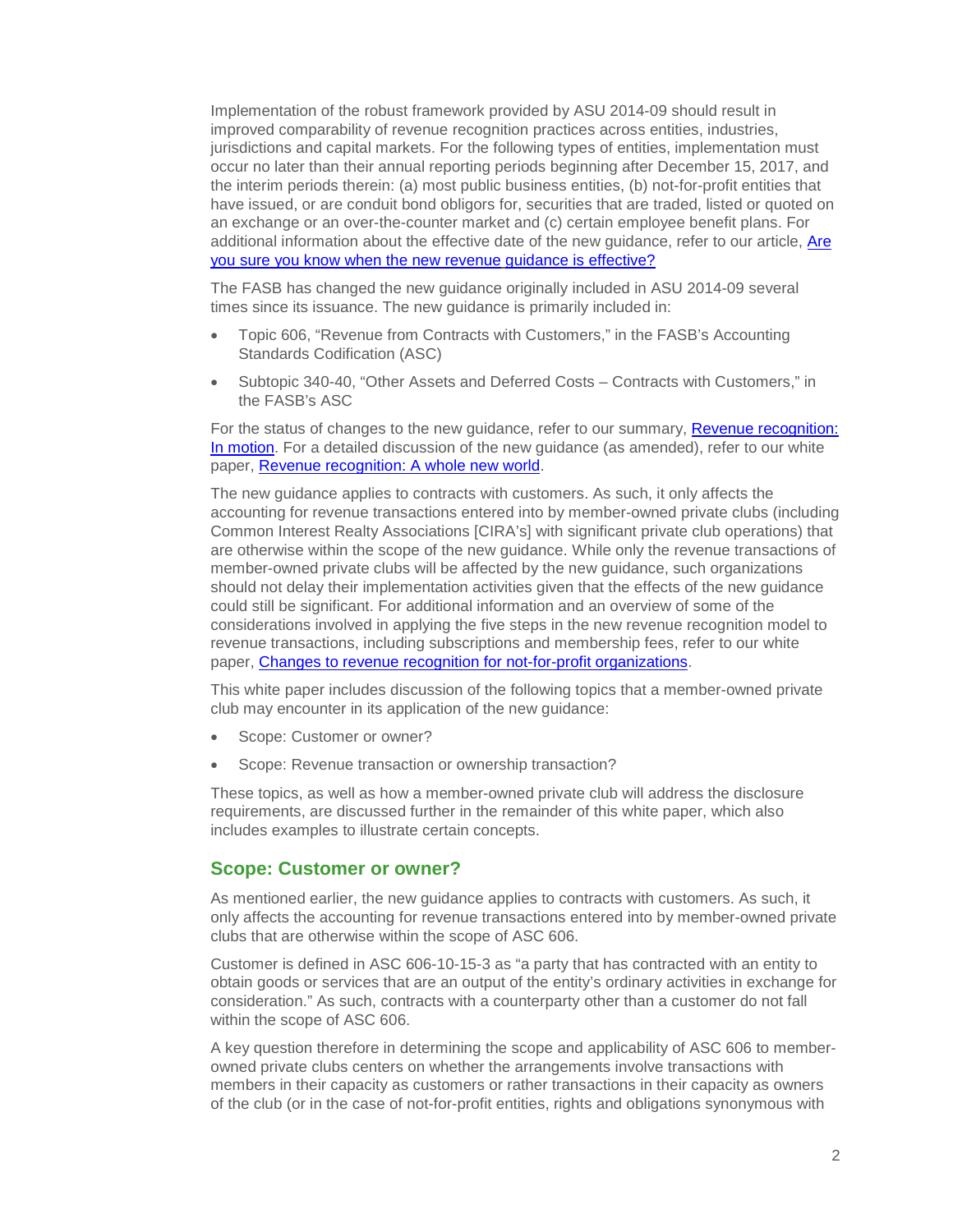owners). This is key as there are likely instances when the member may be acting as a customer (e.g., purchasing a beverage in the clubhouse), as well as instances when a member may be acting as an owner (e.g., contributing capital to obtain a voting interest in the club or to fund capital improvement projects).

Member-owned private clubs typically have more than one form of membership or more than one type of membership category, each offering different rights or benefits to the members in that category. Given this, a question arises as to how the member-owned private club determines whether members are acting in their capacity as customers or owners. The Master Glossary of the ASC offers the following definitions that clubs should consider in evaluating this question in addition to the definition of customer noted previously:

**Owners:** Used broadly to include holders of ownership interests (equity interests) of investor-owned entities, mutual entities, or not-for-profit entities. Owners include shareholders, partners, proprietors, or members or participants of mutual entities. Owners also include owner and member interests in the net assets of not-for-profit entities.

**Equity Interests**: Used broadly to mean ownership interests of investor-owned entities; owner, member, or participant interests of mutual entities; and owner or member interests in the net assets of not-for-profit entities.

An ownership interest in a member-owned private club is typically evidenced in a number of ways, including:

- The member receives a certificate or other form of evidence of membership.
- Members may receive a right to vote on club matters, including the election of board members or the decision to build new facilities or even to dissolve the club.
- In some cases, members may receive a liquidation right should the club dissolve.
- The members may be required to contribute personal capital to fund amenity improvements.
- In some cases, the member may be entitled to a refund of their initiation fee upon leaving the club, subject to certain circumstances. As such, the club issues the exiting member a Form 1099-B, evidencing the sale of *stock* to the Internal Revenue Service.

Ownership interests in a private club may be represented by the above factors to varying degrees, and clubs should evaluate to which extent their various membership categories consist of club owners. As part of this evaluation, clubs should carefully review relevant documents, such as their bylaws and membership offerings and related membership documents, to determine what has been communicated to members with regards to the nature of their membership.

# **Scope: Revenue transaction or ownership transaction?**

Member-owned private clubs should consider whether transactions with their members are revenue transactions or ownership transactions.

Revenue is defined in the Master Glossary of the ASC as "Inflows or other enhancements of assets of an entity or settlements of its liabilities (or a combination of both) from delivering or producing goods, rendering services, or other activities that constitute the entity's ongoing major or central operations."

In the case of most member-owned clubs, the vast majority of transactions with members are expected to meet this definition of revenue. This would include the payment of membership dues, payments for food and beverage products and payments for golf and other sporting activities. Upon evaluation of such revenue transactions, clubs may find that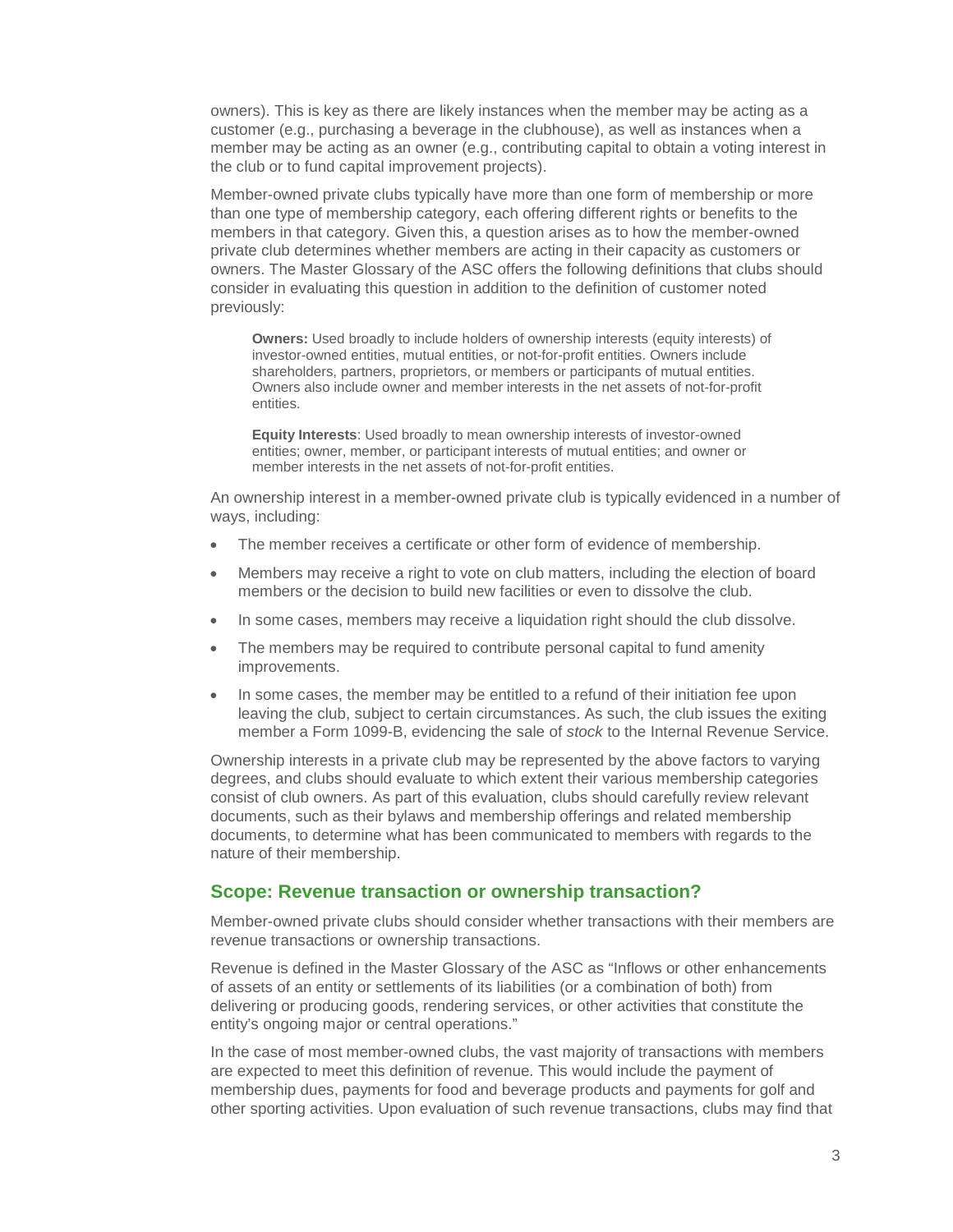applying the ASC 606 five-step revenue recognition model will not significantly change how they currently recognize revenue for these types of transactions.

There are, however, significant membership transactions that member-owned private clubs will need to review further to determine whether they are revenue transactions (and subject to ASC 606) or ownership transactions or a combination of an ownership and revenue transaction. These include primarily initiation fees, which are sometimes referred to as entrance or joining fees, and capital assessments. Capital assessments typically are either ongoing assessments for general capital improvements and replacements or specific assessments for the construction or rebuilding of a significant club amenity, such as a clubhouse, golf course or fitness center.

When determining whether these transactions should be accounted for as revenue transactions or ownership transactions, clubs should review the preceding definition of revenue and determine whether the payments made for initiation fees and capital assessments are amounts received from delivering or producing goods, rendering services or other activities that constitute the club's ongoing major or central operations. Thus, it is necessary to determine whether the member receives a good or service or an enhanced right thereto (other than the member's ownership rights) in exchange for the consideration paid.

If a club has determined that initiation fees and capital assessments are being received from members in their capacity as owners rather than customers, such amounts would be considered synonymous with contributions of capital from owners and would not fall within the scope of the new revenue recognition guidance. In the absence of evidence of an ownership interest in the club, such transactions with members would likely be considered revenue transactions and subject to the provisions of ASC 606.

### **Examples**

#### **Example A**

Club A receives a \$10,000 initiation fee from a new member. The member receives a voting interest in the club, a liquidation right and a membership certificate. The initiation fee is not used to fund current or future operations of the club and is designated for capital purposes.

Club A might determine that this is a transaction with an owner and the initiation fee is treated as a contribution of capital to the club that is recognized when received and does not fall within the scope of the new revenue recognition guidance.

#### **Example B**

Club B receives a \$5,000 initiation fee from a new member. The member does not receive any voting rights in the club. The initiation fee may be used to fund current or future operations of the club.

Club B will need to determine whether the member is paying an upfront fee for the prospective right of use of the facilities and whether the arrangement falls within the scope of the new revenue recognition guidance. If the initiation fee is determined to be a revenue transaction with a customer, Club B might determine that the revenue should be recognized over the expected length of time the person will remain a member of the club.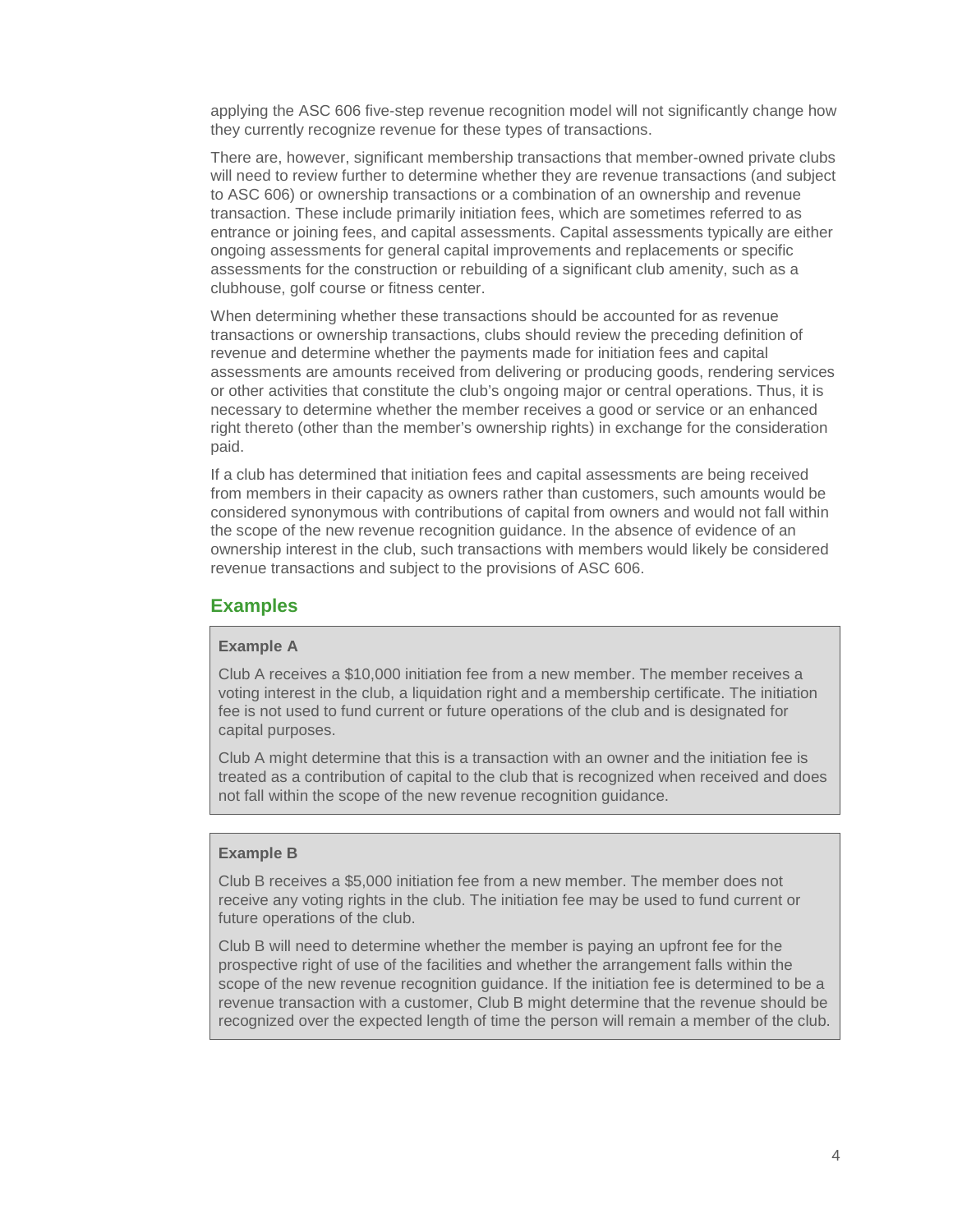#### **Example C**

Club C receives a \$10,000 initiation fee from a new member. The member receives a vote, a membership certificate, but no liquidation right. The initiation fee may be used to fund current or future operations of the club.

Club C should evaluate and determine whether this arrangement is partly an ownership transaction and partly a revenue transaction with a customer. If the arrangement is determined to be a combination of an ownership and revenue transaction, Club C might recognize a portion of the initiation fee immediately as a contribution of capital from an owner and might recognize a portion as revenue over the expected length of time the person will remain a member of the club.

#### **Example D**

Club D institutes a capital assessment to pay for a major golf course renovation. The club has two types of members. Regular members are considered ownership members based on the rights they receive as members, including the right to vote on club matters. Sporting members are not considered ownership members as they do not have the right to vote on club matters.

Regular members pay \$10,000 each for this assessment. Sporting members pay \$5,000 each for this assessment.

Club D should evaluate and determine whether the amounts received from regular members for this assessment are contributions of capital from owners and recognize such amounts when received or whether the arrangement is a combination of an ownership and revenue transaction.

Club D should evaluate and determine whether the amounts received from sporting members are transactions with customers. If the arrangement is determined to be a transaction with a customer, Club D might determine that the revenue should be recognized over the expected length of time the person will remain a member of the club.

# **Disclosure requirements**

The new guidance includes many new qualitative and quantitative disclosure requirements. The objective of the disclosure requirements is to help financial statement users understand the nature, amount, timing and uncertainty of revenue and related cash flows. In general, entities are required to disclose a variety of information about the contracts they have with customers and significant judgments used in the application of the new guidance.

While the most disclosures are required of public entities (which includes certain not-forprofit private clubs), many disclosures are also required of nonpublic entities. The disclosure requirements themselves focus on providing a variety of revenue-related information. Some of the information that must be disclosed is high level, such as the amount of revenue recognized from customer contracts and the amount of any impairment (or credit) losses recognized on receivables or contract assets related to customer contracts. But, there is also a significant amount of detailed information that must be disclosed related to customer contracts, such as disaggregated revenue and the significant judgments involved in estimating the transaction price.

A member-owned private club should review its systems, processes, procedures and controls to determine whether it is capable of providing the information necessary to satisfy the new disclosure requirements and, if not, what changes it must make to enable it to provide the necessary information.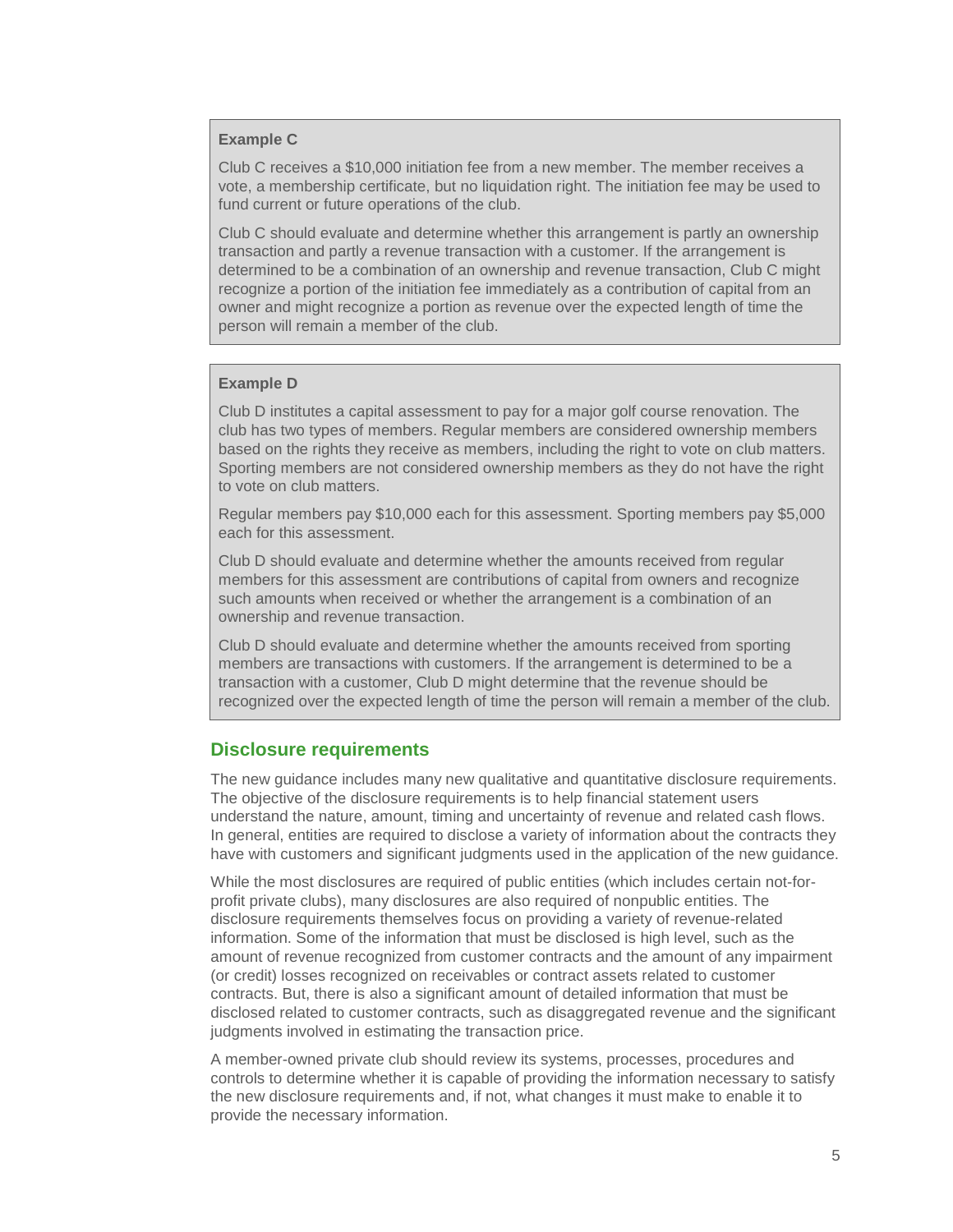# **Conclusion**

This white paper discusses those aspects of the new guidance that are likely to have the most significant effects on how member-owned private clubs account for revenue transactions. For comprehensive discussion about the new guidance, including its scope, core principle and key steps, implementation guidance, presentation and disclosure requirements and effective date and transition provisions, refer to our white paper, [Revenue recognition: A whole new world.](http://rsmus.com/what-we-do/services/assurance/revenue-recognition-a-whole-new-world.html)

All member-owned private clubs with revenue transactions whose financial statements are prepared in accordance with U.S. GAAP will be affected by the new guidance, including the disclosure requirements which substantially increase the volume of revenue-related information disclosed in the financial statements. The degree to which a particular memberowned private club's revenue will be affected depends on its own facts and circumstances. The new guidance will require member-owned private clubs to evaluate whether any changes are needed to their current revenue and financial reporting processes, systems and procedures. This will undoubtedly require involvement by more than just those involved in the accounting function.

While the FASB provided delayed effective dates for the new guidance, it was with the understanding its implementation would be a significant undertaking for many entities. With over three years having passed since initial issuance of the new guidance, member-owned private clubs should be well on their way to assessing how it will affect their accounting for revenue transactions and disclosures, developing an implementation plan and completing that implementation plan. If you have questions about the new guidance or need implementation assistance, don't hesitate to contact your RSM representative, Phil Newman (+1 239 513 6595) or Ryan McAndrew (+1 239 513 6562).